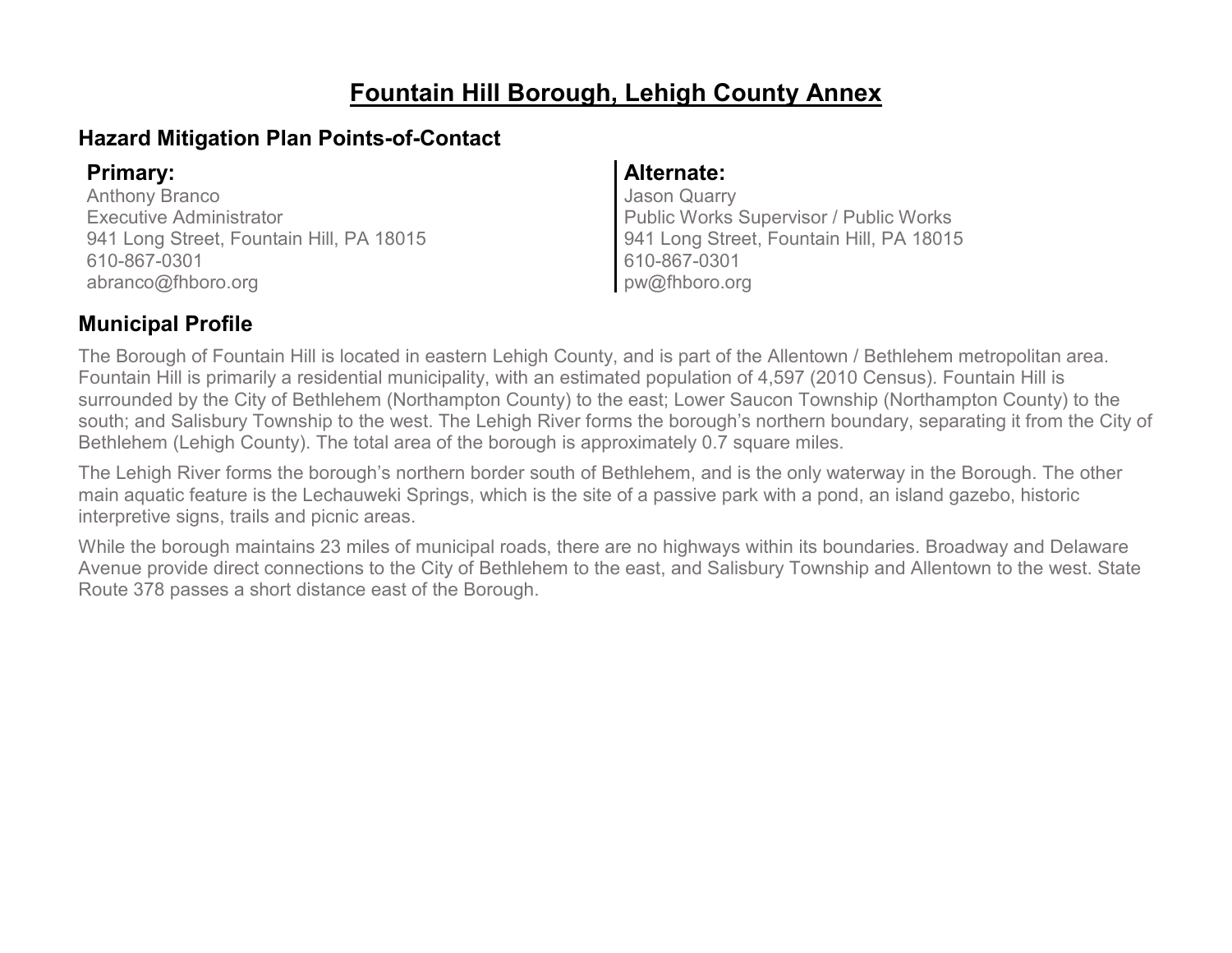### **Municipal Participation**

1. Identify municipal stakeholders to be involved in the planning process such as, floodplain administrator, public works, emergency management, engineers, planners, etc., and include their specific role in the process.

| Jason Quarry, Public Works Supervisor      | Dave Boeher, Fire Chief                 |
|--------------------------------------------|-----------------------------------------|
| Role:                                      | Role:                                   |
| Don Sabo, Emergency Management             | Ray Anthony, Fire Marshall              |
| Role:                                      | Role:                                   |
| Ed Bachert, Police Chief                   | Anthony Branco, Executive Administrator |
| Role:                                      | Role:                                   |
| Jill Smith / Designee, Hanover Engineering |                                         |
| Role:                                      |                                         |

2. Identify community stakeholders such as; neighborhood groups, religious groups, major employers / businesses, etc., that will be informed and / or involved in the planning process and describe how they will be involved.

| <b>Lehigh Valley Housing</b> | St. Luke's University Health Network (SLUHN) |
|------------------------------|----------------------------------------------|
| Cedarbrook Annex             | <b>Bethlehem School District</b>             |

3. Describe how the public **will be engaged** in the current planning process examples, newsletters, social media, etc., **and how they were engaged** since the 2013 Hazard Mitigation Plan.

Unknown for 2013 to date. Fire Department and Police Department social media bursts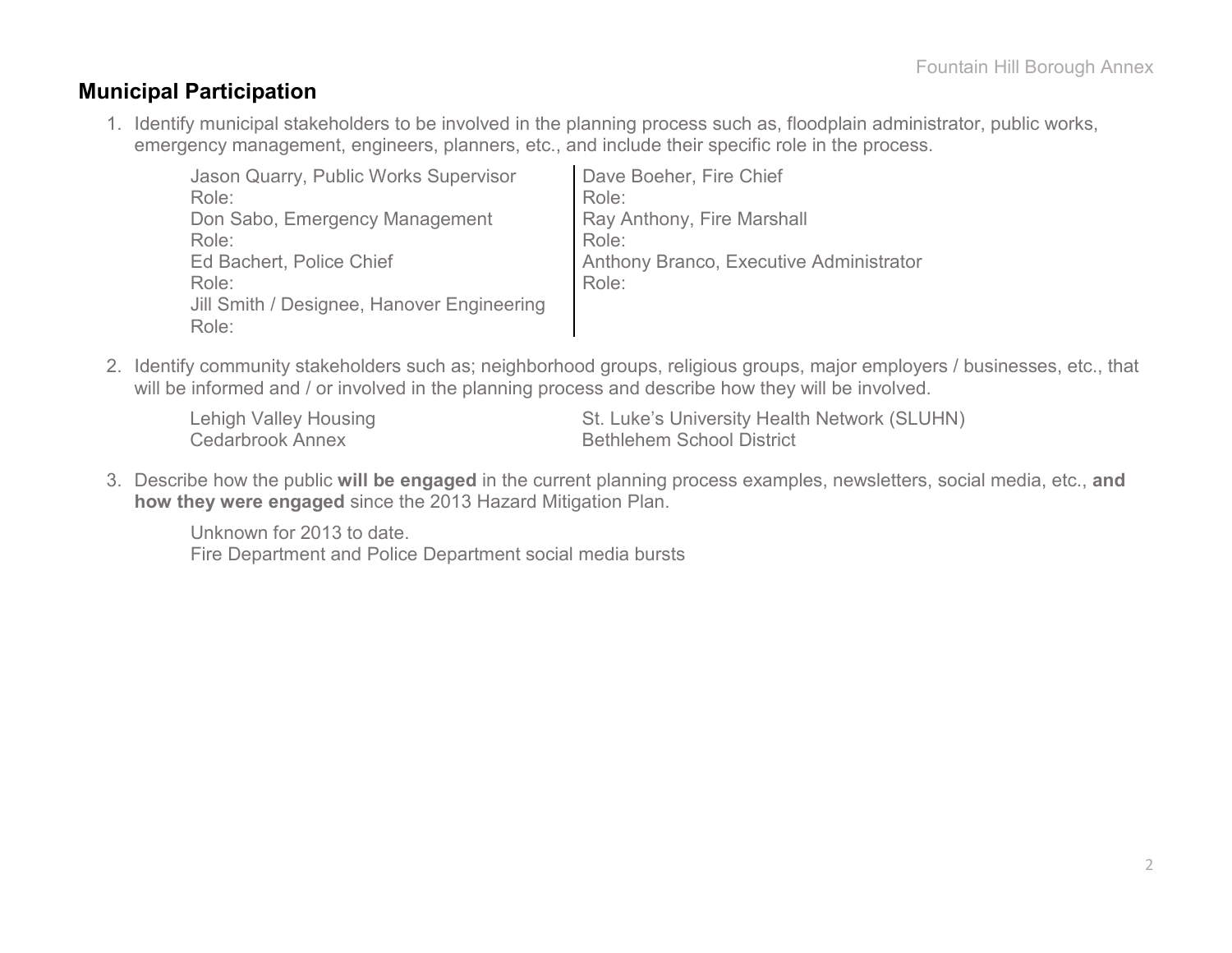# **Compliance with the National Flood Insurance Program (NFIP)**

| <b>Topic</b>                                                                                                                                      | Identify source of information, if<br>different from the one listed.  | <b>Additional Comments</b>                                                                                                                                                                               |
|---------------------------------------------------------------------------------------------------------------------------------------------------|-----------------------------------------------------------------------|----------------------------------------------------------------------------------------------------------------------------------------------------------------------------------------------------------|
| <b>1. Staff Resources</b>                                                                                                                         |                                                                       |                                                                                                                                                                                                          |
| Is the Community Floodplain Administrator (FPA) or NFIP Coordinator certified?                                                                    | <b>Community FPA</b>                                                  | Floodplain permits reviewed by the<br>Engineer and issued by the Zoning<br>Officer.                                                                                                                      |
| Is floodplain management an auxiliary function?                                                                                                   | <b>Community FPA</b>                                                  | Yes. Only addressed when a<br>subdivision plan comes in.                                                                                                                                                 |
| Provide an explanation of NFIP administration services (e.g., permit review, GGIS,<br>education or outreach, inspections, engineering capability) | <b>Community FPA</b>                                                  | All permits are received by the<br>Zoning Officer and then reviewed<br>by an inspection agency to comply<br>with Building Codes. The Engineer<br>also reviews for any floodplains,<br>steep slopes, etc. |
| What are the barriers to running an effective NFIP program in the community, if any?                                                              | <b>Community FPA</b>                                                  | Small staff trying to do multiple jobs,<br>as well as the financial restraints<br>faced by the Borough.                                                                                                  |
| 2. Compliance History                                                                                                                             |                                                                       |                                                                                                                                                                                                          |
| Is the community in good standing with the NFIP?                                                                                                  | State NFIP Coordinator, FEMA NFIP<br>Specialist, or community records | Yes                                                                                                                                                                                                      |
| Are there any outstanding compliance issues (i.e., current violations)?                                                                           |                                                                       | <b>No</b>                                                                                                                                                                                                |
| When was the most recent Community Assistance Visits (CAV) or Community<br>Assistance Contact (CAC)?                                              |                                                                       | Unknown                                                                                                                                                                                                  |
| Is a CAV or CAC scheduled or needed?                                                                                                              |                                                                       | Unknown                                                                                                                                                                                                  |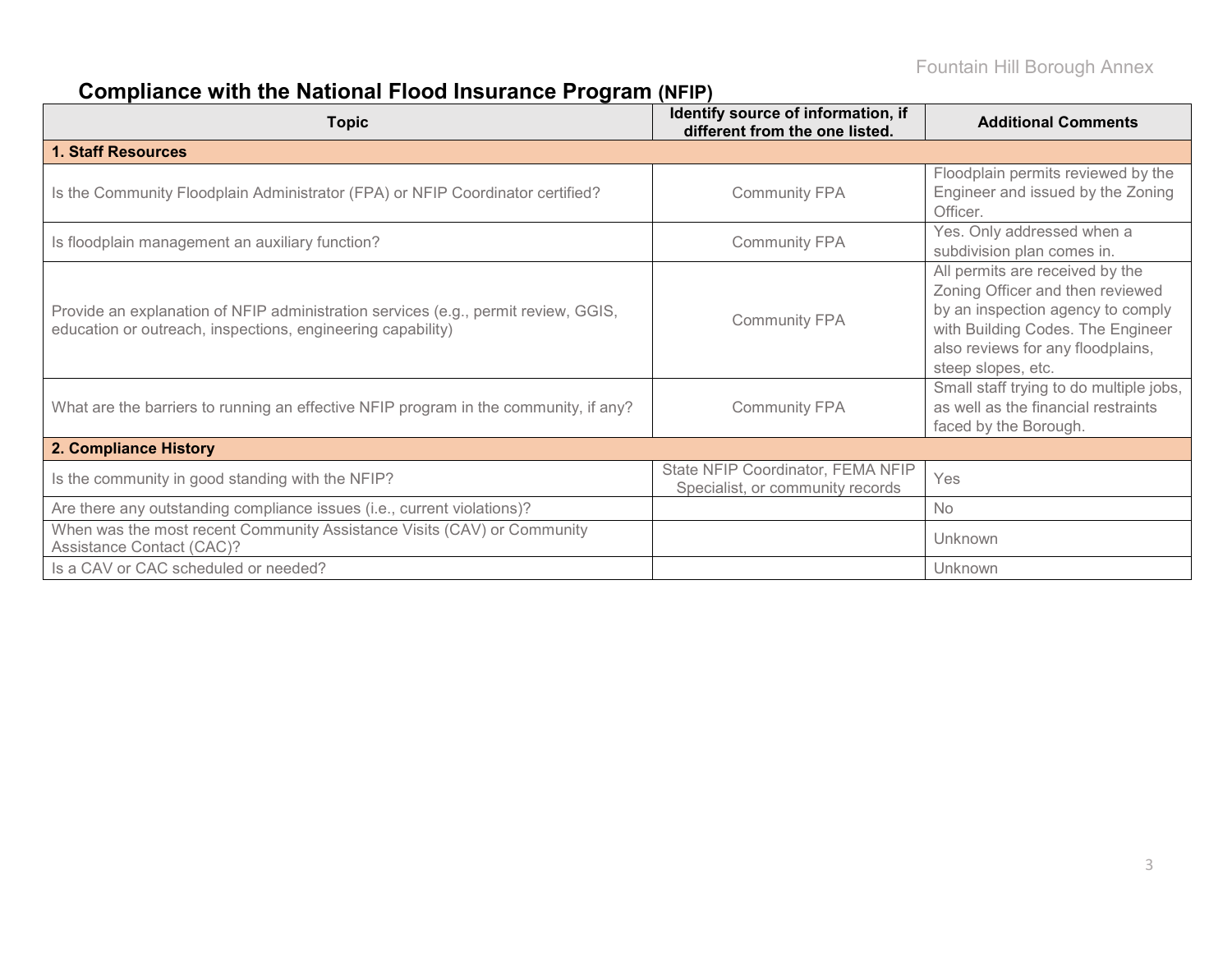# **Compliance with the National Flood Insurance Program (NFIP) –** *continued*

| <b>Topic</b>                                                                                                                                     | Identify source of information, if<br>different from the one listed.     | <b>Additional Comments</b>                                                                                                                                     |
|--------------------------------------------------------------------------------------------------------------------------------------------------|--------------------------------------------------------------------------|----------------------------------------------------------------------------------------------------------------------------------------------------------------|
| 3. Regulation                                                                                                                                    |                                                                          |                                                                                                                                                                |
| When did the community enter the NFIP?                                                                                                           | <b>NFIP Community Status Book</b>                                        | Unknown                                                                                                                                                        |
| Are the Flood Insurance Rate Maps (FIRMs) digital or paper?<br>How are residents assisted with mapping?                                          | <b>Community FPA</b>                                                     | Currently maps are paper. Walk-in<br>requests for assistance. New maps<br>will be both, per the FEMA contact<br>person.                                        |
| Do floodplain regulations meet or exceed FEMA or State minimum requirements?<br>If so, in what ways?                                             | <b>Community FPA</b>                                                     | The Borough meets all the<br>requirements of the PA Floodplain<br>Management Act (Act 1978-166)<br>as well as all FEMA regulations.                            |
| Describe the permitting process                                                                                                                  | Community FPA, State, FEMA NFIP                                          | Zoning Officer receives a permit,<br>the permit is sent to the Engineer<br>and Inspection Agency for review<br>and approval. Hearings are held if<br>required. |
| <b>4. Insurance Summary</b>                                                                                                                      |                                                                          |                                                                                                                                                                |
| How many NFIP policies are in the community?<br>What is the total premium and coverage?                                                          | State NFIP Coordinator or<br><b>FEMA NFIP Specialist</b>                 |                                                                                                                                                                |
| How many claims have been paid in the community? What is the total amount of<br>paid claims? How many substantial damage claims have there been? | FEMA NFIP or<br><b>Insurance Specialist</b>                              | Unknown                                                                                                                                                        |
| How many structures are exposed to flood risk within the community?                                                                              | <b>Community FPA or GIS Analyst</b>                                      | $\bigcap$                                                                                                                                                      |
| Describe any areas of flood risk with limited NFIP policy coverage                                                                               | Community FPA or<br><b>FEMA Insurance Specialist</b>                     | 2.6% of the Municipal land area is<br>located within 1% annual chance<br>flood area.                                                                           |
| 5. Community Rating System (CRS)                                                                                                                 |                                                                          |                                                                                                                                                                |
| Does the community participate in CRS?                                                                                                           | Community FPA, State, or FEMA NFIP                                       | No                                                                                                                                                             |
| If so, what is the community's CRS Class Ranking?                                                                                                | Flood Insurance Manual<br>(http://www.fema.gov/floodinsurancemanual.gov) | Unknown                                                                                                                                                        |
| What categories and activities provide CRS points and how can the Class be<br>improved?                                                          |                                                                          | Unknown                                                                                                                                                        |
| Does the plan include CRS planning requirements?                                                                                                 | Community FPA, FEMA CRS<br>Coordinator, or ISO representative            |                                                                                                                                                                |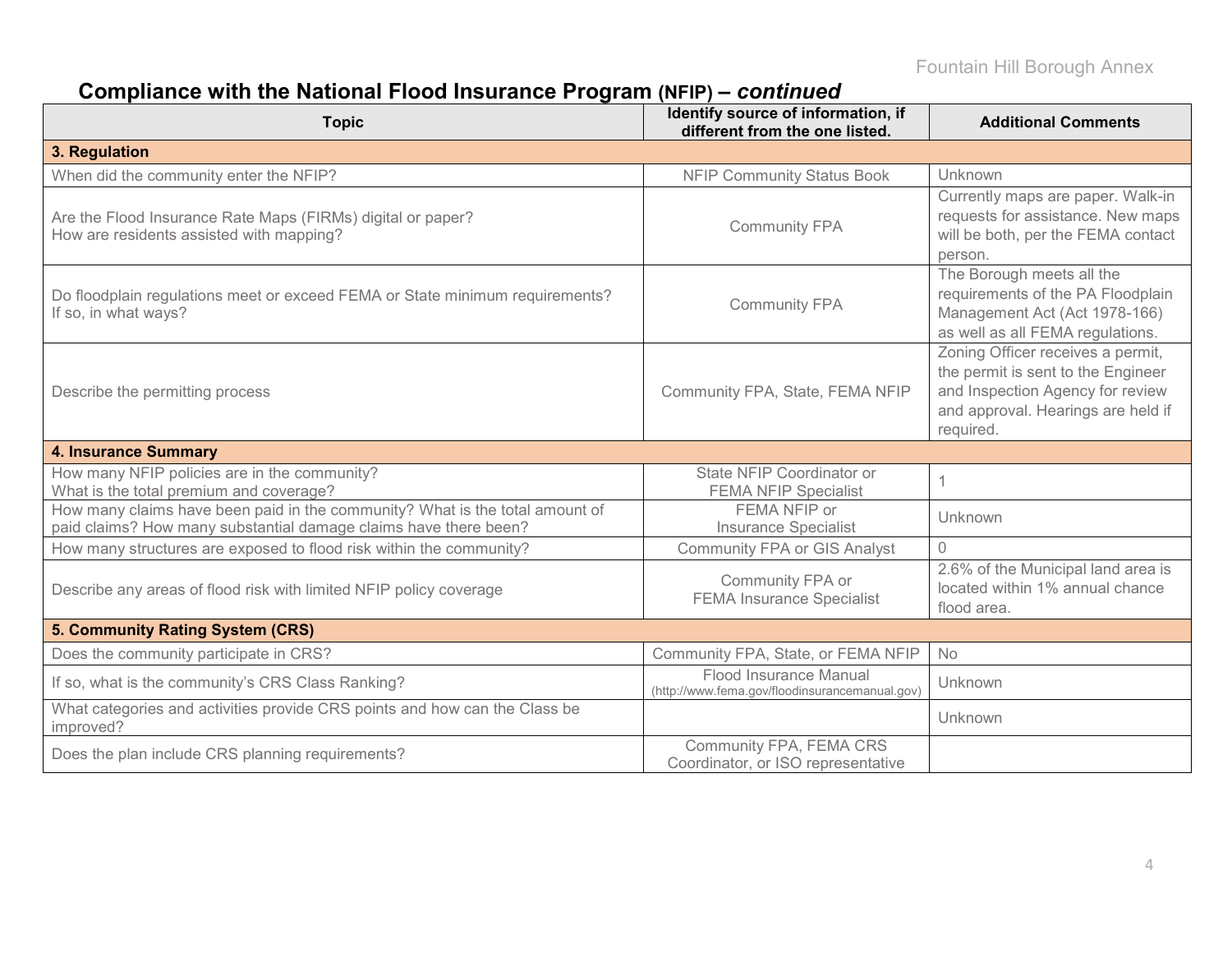### **Community Assets**

Community assets are defined to include anything that is important to the character as well as the function of a community, and can be described in four categories, they are; people, economy, natural environment and built environment. Please identify the community assets and location under each category.

#### **1. People**

 Concentrations of vulnerable populations such as the elderly, physically or mentally disabled, non-English speaking, and the medically or chemically dependent.

St. Luke's University Health Network Cedarbrook

 Types of visiting populations where large numbers of people are concentrated such as visitors for special events and students.

N/A

#### **2. Economy**

Major employers, primary economic sectors such as agriculture and commercial centers where losses would have a severe impact on the community.

St. Luke's University Health Network

#### **3. Natural Environment**

Those areas / features that can provide protective functions that reduce the magnitude of hazard events such as, wetlands or riparian areas, and other environmental features important to protect.

N/A

#### **4. Built Environment**

 Existing structures such as, concentrations of buildings that may be more vulnerable to hazards based on location, age, construction type and / or condition of use.

Fountain Hill offices Police Department Fountain Hill Public Works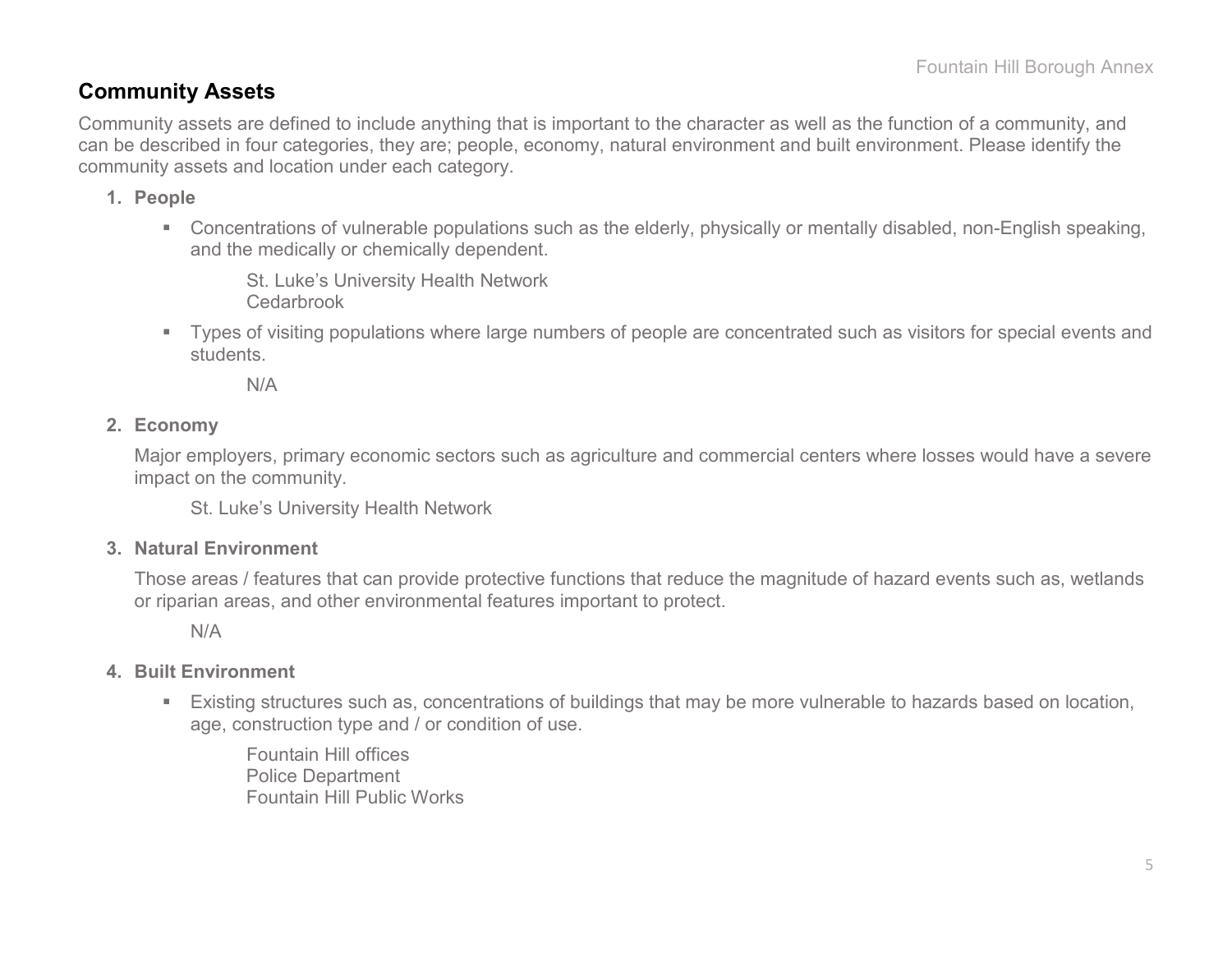### **Community Assets –** *continued*

**Infrastructure systems such as water and wastewater facilities, power utilities, transportation systems,** communication systems, energy pipelines and storage.

Sewage pumping station St. Luke's University Health Network

High potential loss facilities such as, dams, locations that house hazardous materials, military and / or civilian defense installations.

Bethlehem water reservoir

 Critical facilities such as, hospitals, medical facilities, police and fires stations, emergency operations centers, shelters, schools and airports / heliports.

Ambulance<br>
Fountain Hill Elementary School<br>
Fountain Hill Public Works

St. Luke's University Health Network Fountain Hill Police and Fire Department Fountain Hill Public Works

Cultural / historical resources such as, museums, parks, stadiums, etc.

N/A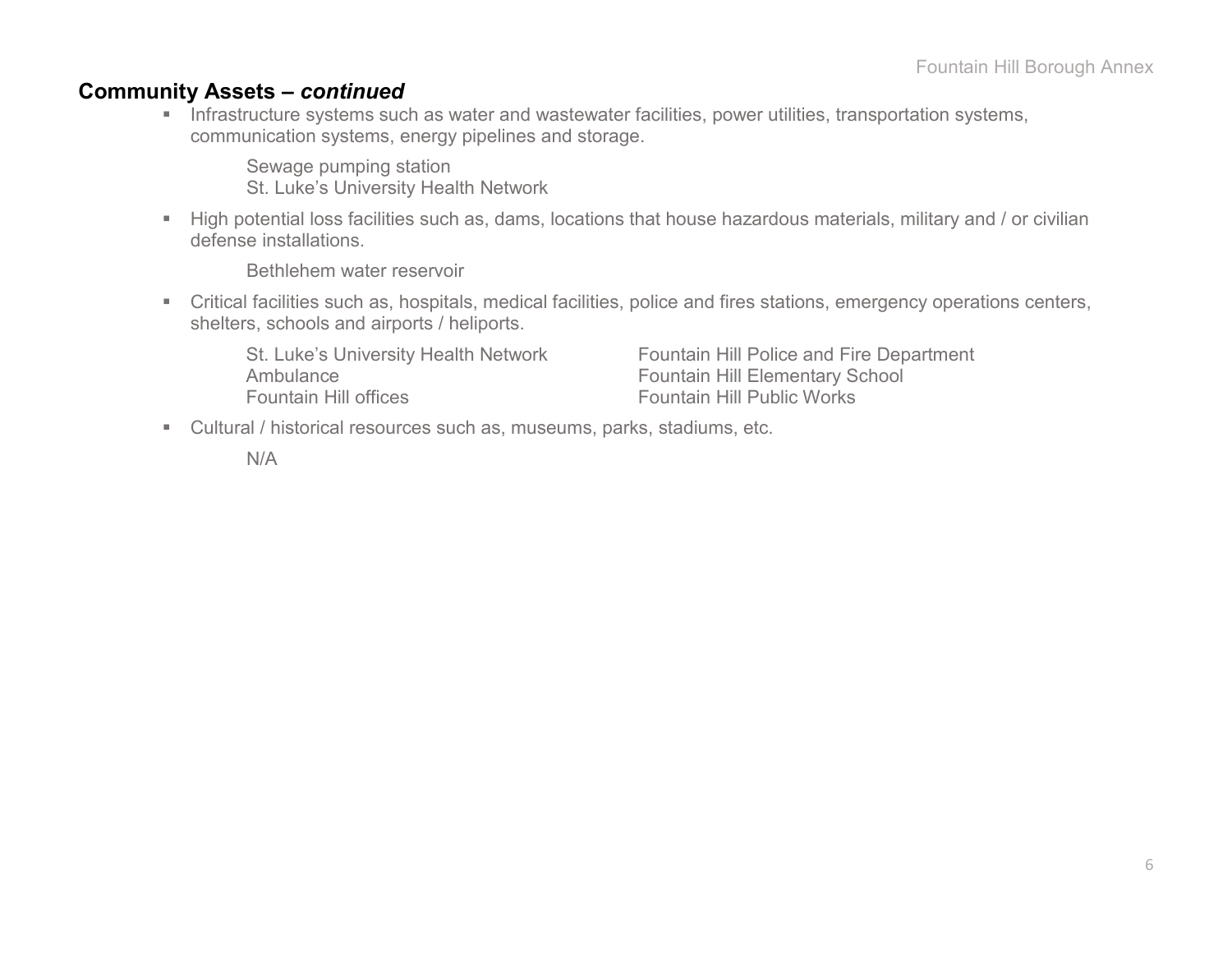# **Capability Assessment**

|             |                                                                  |                   | <b>Status</b>                                         |                      |                                                     | <b>Effect on</b><br><b>Hazard Loss</b>                 |                                                               | <b>Has the 2013</b>                                                                              | How can                                                                    |                                      |
|-------------|------------------------------------------------------------------|-------------------|-------------------------------------------------------|----------------------|-----------------------------------------------------|--------------------------------------------------------|---------------------------------------------------------------|--------------------------------------------------------------------------------------------------|----------------------------------------------------------------------------|--------------------------------------|
| Capability  | <b>Regulatory</b><br>$\checkmark$ Tools<br>$\checkmark$ Programs | Place<br>$\equiv$ | <b>Date</b><br><b>Adopted</b><br>or<br><b>Updated</b> | Development<br>Under | Department /<br><b>Agency</b><br><b>Responsible</b> | <b>Reduction:</b><br>-Supports<br>-Neutral<br>-Hinders | <b>Change since</b><br>2013 Plan?<br>+ Positive<br>- Negative | Plan been<br>integrated<br>into the<br><b>Regulatory</b><br><b>Tool/Program</b><br>? If so, how? | these<br>capabilities<br>be expanded<br>and improved<br>to reduce<br>risk? | <b>Additional</b><br><b>Comments</b> |
|             | Comprehensive Plan                                               | $\times$          | 2007                                                  |                      | Borough                                             | S                                                      |                                                               |                                                                                                  |                                                                            |                                      |
|             | Capital Improvement Plan                                         |                   |                                                       |                      |                                                     |                                                        |                                                               |                                                                                                  |                                                                            |                                      |
|             | Economic Development Plan                                        |                   |                                                       |                      |                                                     |                                                        |                                                               |                                                                                                  |                                                                            |                                      |
|             | <b>Continuity of Operations Plan</b>                             |                   |                                                       |                      |                                                     |                                                        |                                                               |                                                                                                  |                                                                            |                                      |
|             | Stormwater Management Plan /<br>Ordinance                        | X                 | 2008                                                  |                      | Borough                                             | S                                                      |                                                               |                                                                                                  |                                                                            |                                      |
|             | Open Space Management Plan<br>(or Parks/Rec., Greenways Plan)    | $\times$          | 1973                                                  |                      | Borough                                             | $\mathsf S$                                            |                                                               |                                                                                                  |                                                                            |                                      |
|             | <b>Natural Resource Protection Plan</b>                          | $\times$          | 1973                                                  |                      | Borough                                             | S                                                      |                                                               |                                                                                                  |                                                                            |                                      |
| Regulatory  | <b>Transportation Plan</b>                                       |                   |                                                       |                      |                                                     |                                                        |                                                               |                                                                                                  |                                                                            |                                      |
|             | <b>Historic Preservation Plan</b>                                | $\times$          | 2008                                                  |                      | Borough                                             | $\mathsf{N}$                                           |                                                               |                                                                                                  |                                                                            |                                      |
|             | Floodplain Management Plan                                       | $\times$          | 2007                                                  |                      | Borough                                             | S                                                      |                                                               |                                                                                                  |                                                                            |                                      |
| රේ          | <b>Farmland Preservation</b>                                     |                   |                                                       |                      |                                                     |                                                        |                                                               |                                                                                                  |                                                                            |                                      |
|             | <b>Evacuation Plan</b>                                           |                   |                                                       |                      |                                                     |                                                        |                                                               |                                                                                                  |                                                                            |                                      |
|             | Disaster Recovery Plan                                           |                   |                                                       |                      |                                                     |                                                        |                                                               |                                                                                                  |                                                                            |                                      |
| 1. Planning | <b>Hazard Mitigation Plan</b>                                    | $\mathsf X$       | 2006                                                  |                      | County                                              | $\mathsf S$                                            |                                                               | N/A                                                                                              |                                                                            |                                      |
|             | <b>Emergency Operations Plan</b>                                 | X                 | 2016                                                  |                      | Emergency<br>Management                             | $\mathsf S$                                            |                                                               |                                                                                                  |                                                                            |                                      |
|             | <b>Zoning Regulations</b>                                        | X                 | 2008                                                  |                      | Borough                                             | $\mathbb S$                                            |                                                               |                                                                                                  |                                                                            |                                      |
|             | <b>Floodplain Regulations</b>                                    | $\times$          | 2008                                                  |                      | Borough and<br>Engineering                          | $\mathsf S$                                            |                                                               |                                                                                                  |                                                                            |                                      |
|             | <b>NFIP Participation</b>                                        |                   |                                                       |                      |                                                     |                                                        |                                                               |                                                                                                  |                                                                            |                                      |
|             | <b>Building Code</b>                                             | X                 | 2004                                                  |                      | Borough                                             | S                                                      |                                                               |                                                                                                  |                                                                            |                                      |
|             | Fire Code                                                        | X                 | 2016                                                  |                      | Borough                                             | S                                                      |                                                               |                                                                                                  |                                                                            |                                      |
|             | Other                                                            |                   |                                                       |                      |                                                     |                                                        |                                                               |                                                                                                  |                                                                            |                                      |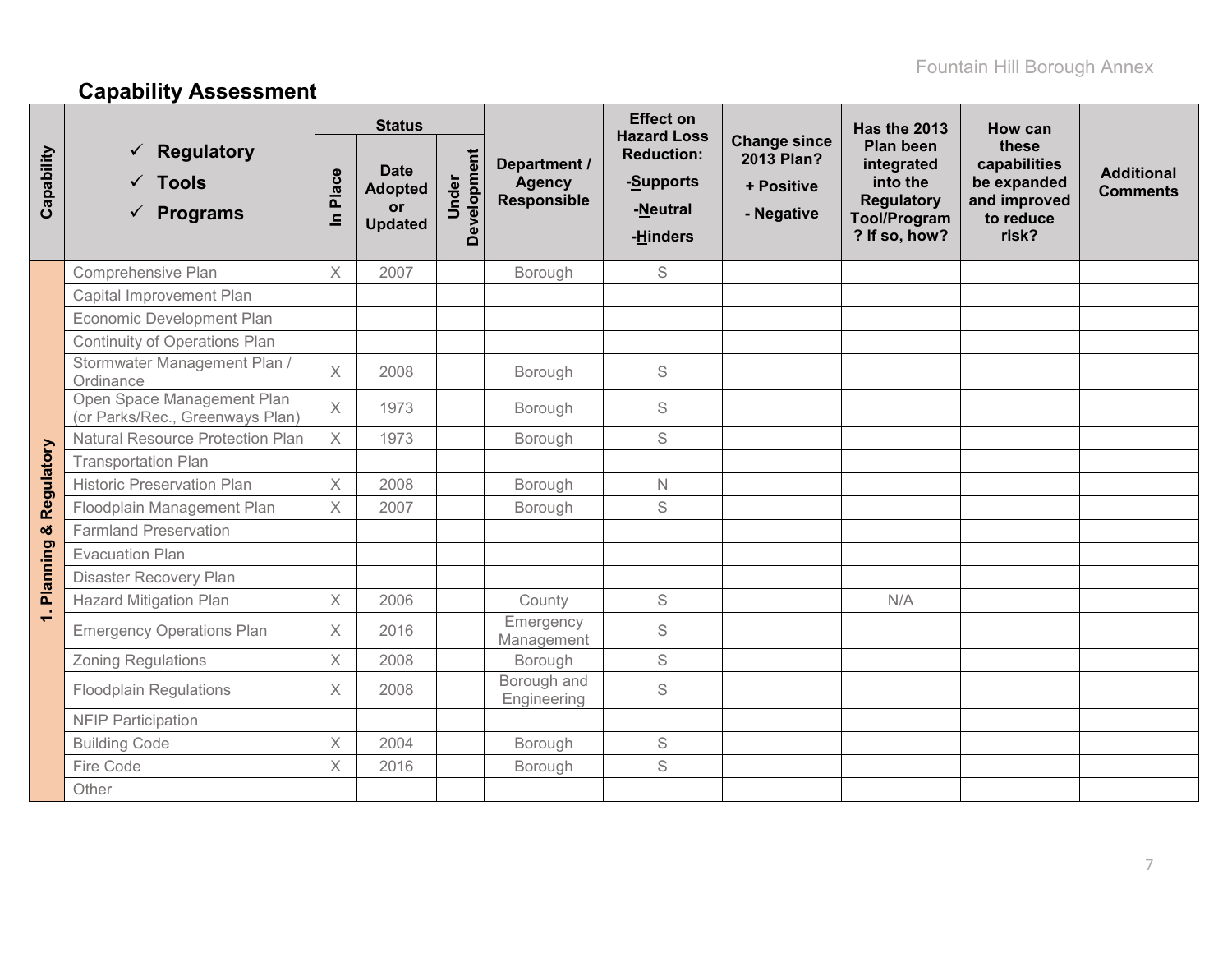# **Capability Assessment –** *continued*

| Capability              | $\checkmark$ Staff<br><b>Personnel</b><br>$\checkmark$<br><b>Resources</b>                                                       | <b>Yes</b> | <b>No</b> | Department /<br><b>Agency</b> | Change<br>since 2013<br>Plan?<br>+ Positive<br>- Negative | How can these<br>capabilities be<br>expanded and<br>improved to<br>reduce risk? | <b>Additional</b><br><b>Comments</b> |
|-------------------------|----------------------------------------------------------------------------------------------------------------------------------|------------|-----------|-------------------------------|-----------------------------------------------------------|---------------------------------------------------------------------------------|--------------------------------------|
|                         | Planners (with land use / land development knowledge)                                                                            | X          |           | Administration                |                                                           |                                                                                 | 3rd party agency                     |
|                         | Planners or engineers (with natural and / or human-caused hazards<br>knowledge)                                                  | $\times$   |           | Administration                |                                                           |                                                                                 | 3rd party agency                     |
| Technology              | Engineers or professionals trained in building and / or infrastructure<br>construction practices (including building inspectors) | $\times$   |           | Administration                |                                                           |                                                                                 | 3rd party agency                     |
| ×                       | <b>Emergency Manager</b>                                                                                                         | $\times$   |           | Fire Department               |                                                           |                                                                                 | volunteer                            |
|                         | Floodplain administrator / manager                                                                                               |            |           |                               |                                                           |                                                                                 |                                      |
|                         | Land surveyors                                                                                                                   | $\times$   |           | Administration                |                                                           |                                                                                 | 3rd party agency                     |
|                         | Staff familiar with the hazards of the community                                                                                 | X          |           | <b>Public Works</b>           |                                                           |                                                                                 |                                      |
| dministrative           | Personnel skilled in Geographical Information Systems (GIS) and / or<br>FEMA's HAZUS program                                     |            |           | Administration                |                                                           |                                                                                 | 3rd party agency                     |
| ⋖<br>$\dot{\mathbf{r}}$ | Grant writers or fiscal staff to handle large / complex grants                                                                   |            |           |                               |                                                           |                                                                                 |                                      |
|                         | Other                                                                                                                            |            |           |                               |                                                           |                                                                                 |                                      |

| Capability |                                                         | <b>Yes</b> | <b>No</b> | Department /<br><b>Agency</b> | <b>Change since</b><br>2013 Plan?<br>+ Positive<br>- Negative | How can these<br>capabilities be<br>expanded and<br>improved to<br>reduce risk? | <b>Additional</b><br><b>Comments</b> |
|------------|---------------------------------------------------------|------------|-----------|-------------------------------|---------------------------------------------------------------|---------------------------------------------------------------------------------|--------------------------------------|
|            | Capital improvement programming                         | X          |           | Administration                |                                                               |                                                                                 |                                      |
|            | <b>Community Development Block Grants (CDBG)</b>        | $\times$   |           | County                        |                                                               |                                                                                 |                                      |
| Resources  | Special purposes taxes                                  |            | $\times$  |                               |                                                               |                                                                                 |                                      |
|            | Gas / Electricity utility fees                          |            | $\times$  |                               |                                                               |                                                                                 |                                      |
|            | Water / Sewer fees                                      |            | $\times$  |                               |                                                               |                                                                                 |                                      |
| Financial  | Stormwater utility fees                                 |            | $\times$  |                               |                                                               |                                                                                 |                                      |
|            | Development impact fees                                 |            | $\times$  |                               |                                                               |                                                                                 |                                      |
|            | General obligation, revenue, and / or special tax bonds | X          |           | Administration                |                                                               |                                                                                 |                                      |
| ကဲ         | Partnering arrangements or intergovernmental agreements | X          |           | Administration                |                                                               |                                                                                 |                                      |
|            | Other                                                   |            |           |                               |                                                               |                                                                                 |                                      |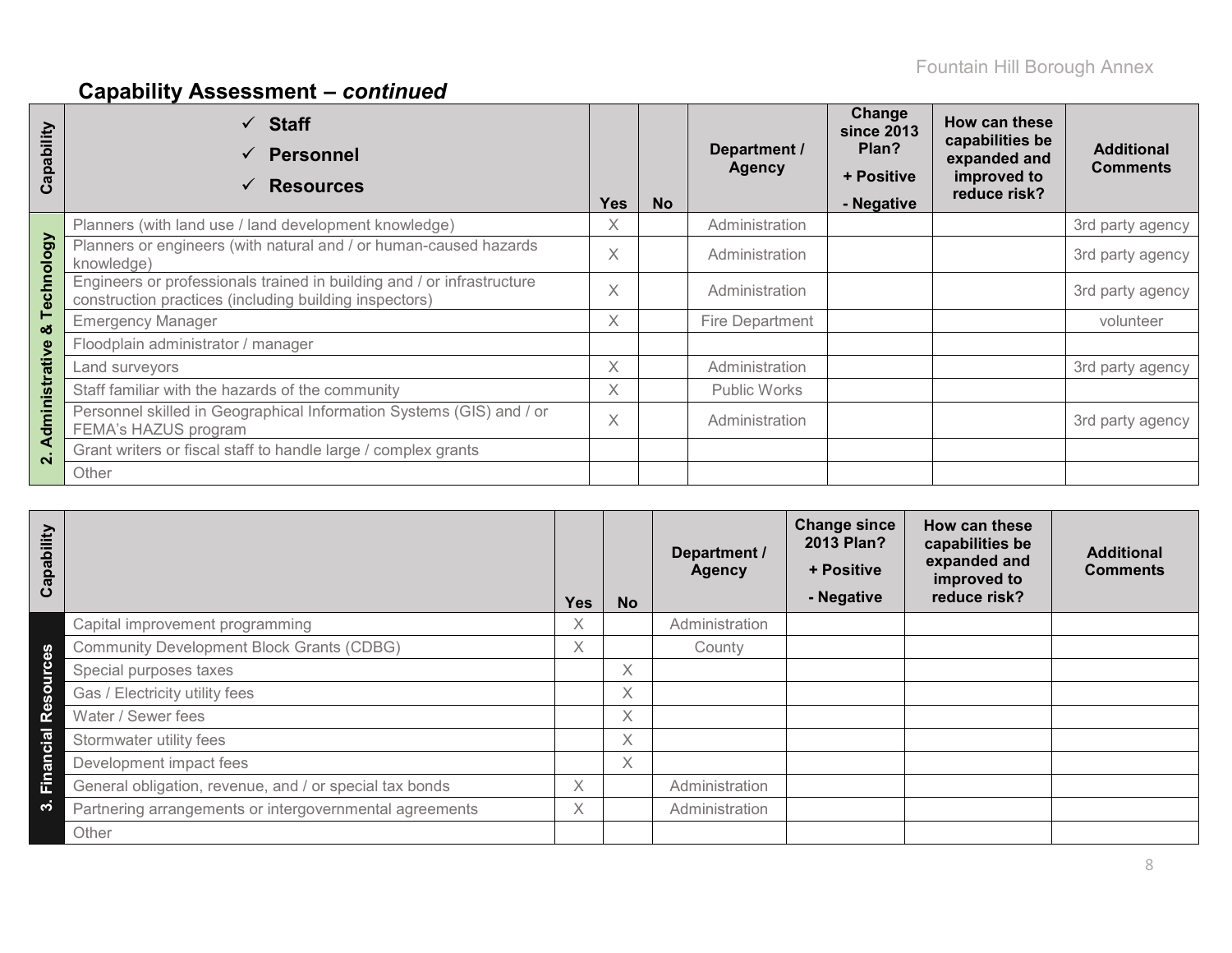# **Capability Assessment –** *continued*

| ability<br>ap<br>ပ                                   | Program<br>Organization                                                                                                                                           | <b>Yes</b> | <b>No</b> | Department /<br><b>Agency</b> | <b>Change since</b><br>2013 Plan?<br>+ Positive<br>- Negative | How can these<br>capabilities be<br>expanded and<br>improved to<br>reduce risk? | <b>Additional</b><br><b>Comments</b> |
|------------------------------------------------------|-------------------------------------------------------------------------------------------------------------------------------------------------------------------|------------|-----------|-------------------------------|---------------------------------------------------------------|---------------------------------------------------------------------------------|--------------------------------------|
|                                                      | <b>Firewise Communities Certification</b>                                                                                                                         |            | X         |                               |                                                               |                                                                                 |                                      |
|                                                      | <b>StormReady Certification</b>                                                                                                                                   |            | X         |                               |                                                               |                                                                                 |                                      |
|                                                      | Natural disaster or safety-related school programs                                                                                                                |            | Χ         |                               |                                                               |                                                                                 |                                      |
| <b>Outreach</b><br>න්                                | Ongoing public education or information programs such as,<br>responsible water use, fire safety, household preparedness, and<br>environmental education.          | X          |           | Administration<br>3rd party   |                                                               |                                                                                 |                                      |
| ation                                                | Public-private partnership initiatives addressing disaster related<br>issues.                                                                                     |            | X         |                               |                                                               |                                                                                 |                                      |
| ပ<br>$\frac{1}{\sigma}$<br>Ш<br>$\blacktriangledown$ | Local citizen groups or non-profit organizations focused on<br>environmental protection, emergency preparedness, access and<br>functional needs populations, etc. |            | X         |                               |                                                               |                                                                                 |                                      |
|                                                      | Other                                                                                                                                                             |            |           |                               |                                                               |                                                                                 |                                      |

| ξ<br>ලි            |                                | Limited | <b>Degree of Capability</b><br><b>Moderate</b> | High | <b>Change since the 2013 Hazard</b><br><b>Mitigation Plan?</b><br>If so, how? | <b>Additional Comments</b>       |
|--------------------|--------------------------------|---------|------------------------------------------------|------|-------------------------------------------------------------------------------|----------------------------------|
| だ                  | <b>Planning and Regulatory</b> |         |                                                | Χ    |                                                                               | 3 <sup>rd</sup> party assistance |
| ு<br>Self          | Administrative and Technical   |         |                                                | X    |                                                                               | 3 <sup>rd</sup> party assistance |
| sessi<br><b>LO</b> | Financial                      |         |                                                | Χ    |                                                                               |                                  |
|                    | <b>Education and Outreach</b>  | X       |                                                |      |                                                                               |                                  |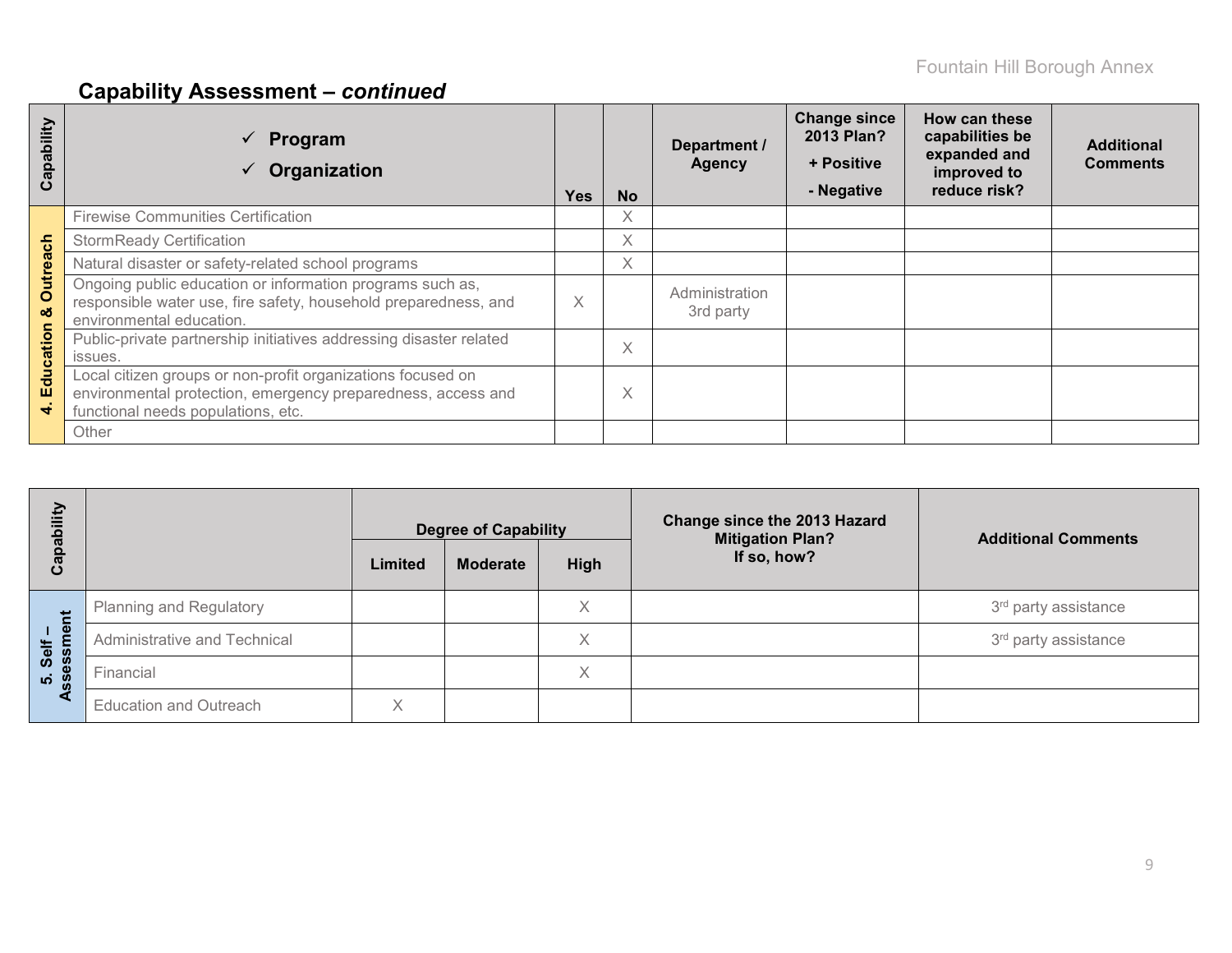### **Known or Anticipated Future Development / Redevelopment**

| Development /<br><b>Property Name</b> | <b>Type of Development</b> | <b>Number of Structures</b> | Location                  | <b>Known Hazard Zone</b>       | <b>Description / Status</b> |
|---------------------------------------|----------------------------|-----------------------------|---------------------------|--------------------------------|-----------------------------|
| 940 Cherokee LLC                      | Subdivision                | <b>Unknown</b>              | 940 Cherokee Street       | Underground storm<br>sewer     |                             |
| Aldi Inc.                             | Subdivision                |                             | S.R. 2002 & Dodson Street | Underground<br>retention field |                             |

## **Natural & Non-Natural Event History Specific to Fountain Hill Borough**

| <b>Type of Event and Date(s)</b>        | <b>FEMA Disaster #</b><br>(if applicable) | Local Damage(s) or Loss(es)                                |
|-----------------------------------------|-------------------------------------------|------------------------------------------------------------|
| Winter Storm Jonas - 1/2026             | DR-4267-PA                                | Snow event                                                 |
| Pennsylvania COVID-19 Pandemic - 1/2020 | DR-4506-PA                                | Emergency Protective measures to combat COVID-19 Pandemic. |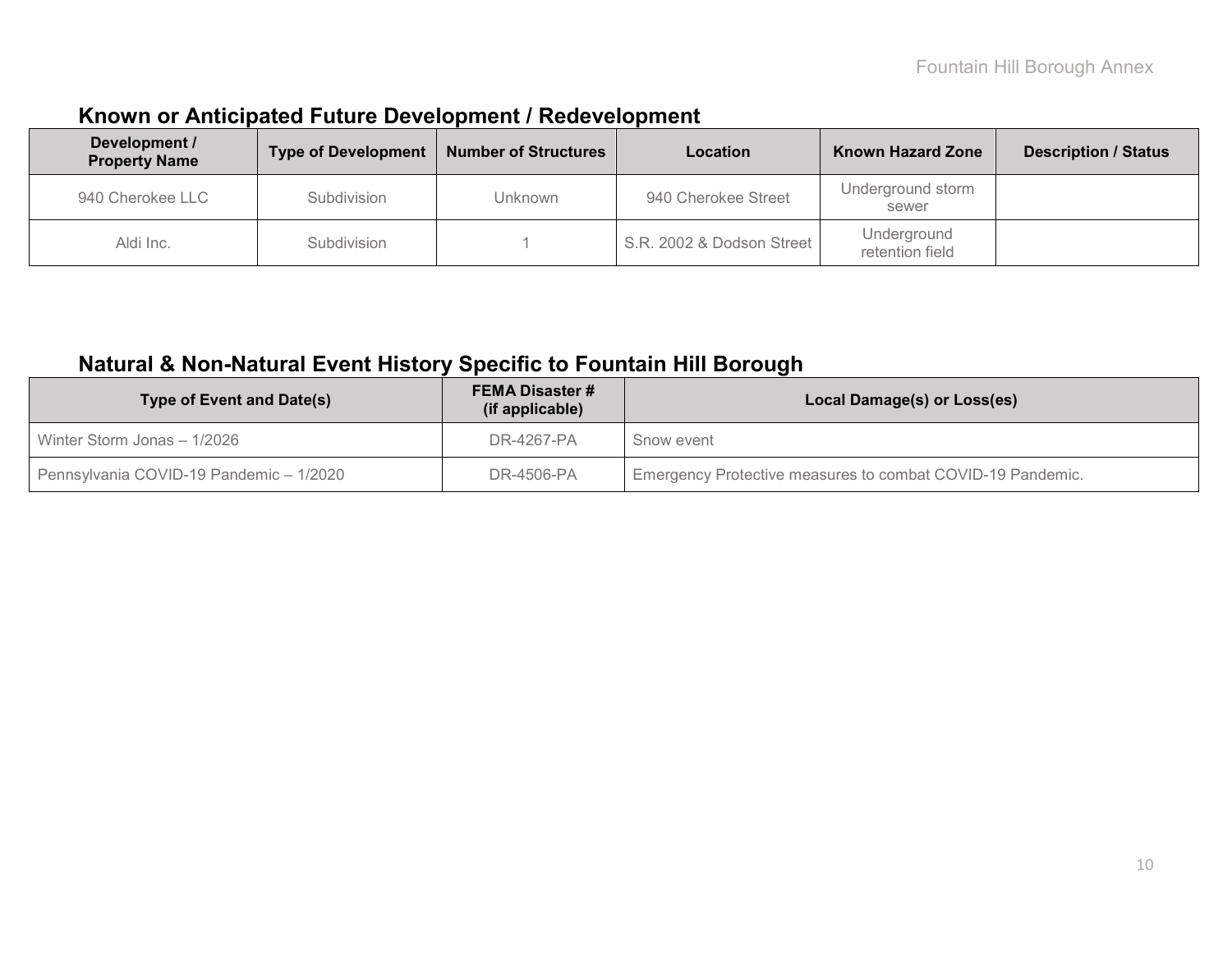# **2013 Municipal Action Plan Status**

|                         |                                                                                                                                                                                                                                                                                                                                                                                                                                                                                                                                                                  |                        |                        | <b>Status</b> |           |              |                                                                                                    |
|-------------------------|------------------------------------------------------------------------------------------------------------------------------------------------------------------------------------------------------------------------------------------------------------------------------------------------------------------------------------------------------------------------------------------------------------------------------------------------------------------------------------------------------------------------------------------------------------------|------------------------|------------------------|---------------|-----------|--------------|----------------------------------------------------------------------------------------------------|
|                         | <b>Existing Mitigation Action</b><br>(from 2013 Hazard Mitigation Plan)                                                                                                                                                                                                                                                                                                                                                                                                                                                                                          | No Progress<br>Unknown | Progress<br>$\epsilon$ | Continuous    | Completed | Discontinued | <b>Additional Comments</b>                                                                         |
|                         | Rehabilitation, upgrading of sanitary, and storm sewer lines.                                                                                                                                                                                                                                                                                                                                                                                                                                                                                                    |                        |                        | X             |           |              | Still in process                                                                                   |
| $\mathbf{2}$            | Work with Lehigh County EMA to install Duplex Pump Grinder at Police Station,<br>941 Long Street. This project part of the Lehigh Countywide Generator Project,<br>funded through 2008 LPDM.                                                                                                                                                                                                                                                                                                                                                                     |                        |                        |               | $\times$  |              | Grinder is in place<br>(~2014) and operational. Action not carried<br>through to 2018 Action Plan. |
| 3                       | Maintain compliance with and good-standing in the NFIP including adoption and<br>enforcement of floodplain management requirements (e.g. regulating all new and<br>substantially improved construction in Special Hazard Flood Areas), floodplain<br>identification and mapping, and flood insurance outreach to the community.<br>Further, continue to meet and/or exceed the minimum NFIP standards and<br>criteria through the following NFIP-related continued compliance actions<br>identified below.                                                       |                        |                        | $\times$      |           |              | Continue public education; floodplain<br>management continues.                                     |
| $\overline{\mathbf{4}}$ | Conduct and facilitate community and public education and outreach for<br>residents and businesses to include, but not be limited to, the following to<br>promote and effect natural hazard risk reduction:<br>Provide and maintain links to the HMP website, and regularly post notices on the<br>Borough homepage(s) referencing the HMP webpages.<br>Use email notification systems and newsletters to better educate the public on<br>flood insurance, the availability of mitigation grant funding, and personal natural<br>hazard risk reduction measures. |                        |                        | $\times$      |           |              | Continue public education.                                                                         |
| 5                       | Continue to support the implementation, monitoring, maintenance, and updating<br>of this Plan, as defined in Section 7.0                                                                                                                                                                                                                                                                                                                                                                                                                                         |                        |                        | $\times$      |           |              |                                                                                                    |
| $6\phantom{1}$          | Complete the on-going updates of the Comprehensive Emergency Management<br>Plans                                                                                                                                                                                                                                                                                                                                                                                                                                                                                 |                        |                        | $\times$      |           |              | The Borough continues to monitor and<br>update as necessary.                                       |
| $\overline{7}$          | Create/enhance/maintain mutual aid agreements with neighboring communities<br>for continuity of operations.                                                                                                                                                                                                                                                                                                                                                                                                                                                      |                        |                        | $\times$      |           |              | Ongoing                                                                                            |
| 8                       | Identify and develop agreements with entities that can provide support with<br>FEMA/PEMA paperwork after disasters; qualified damage assessment<br>personnel - Improve post disaster capabilities - damage assessment;<br>FEMA/PEMA paperwork compilation, submissions, record- keeping                                                                                                                                                                                                                                                                          |                        |                        | $\times$      |           |              | Ongoing; continue to review and update<br>the Emergency Op plan as necessary.                      |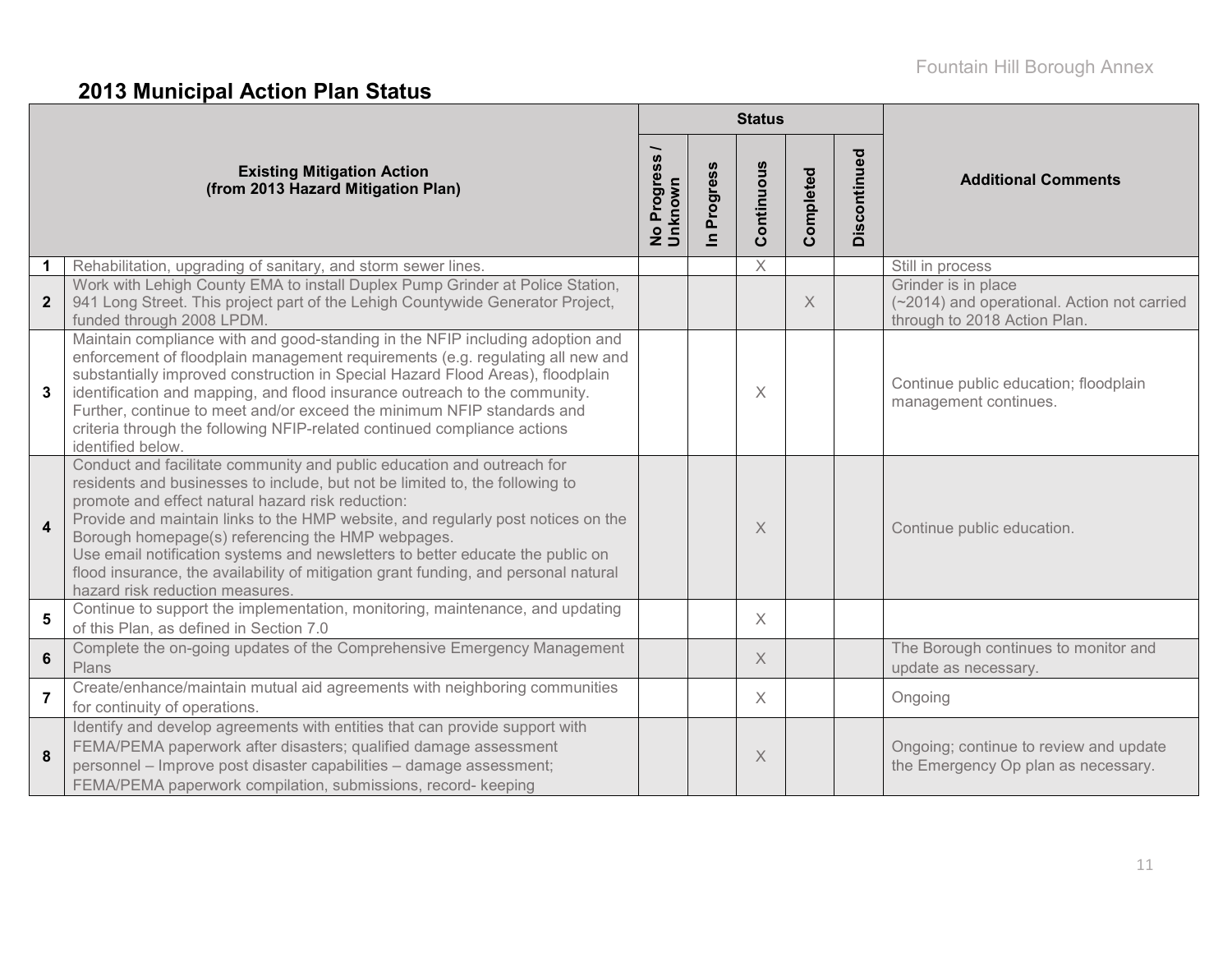### **2013 Municipal Action Plan Status –** *continued*

|   |                                                                                                                                                                                                                                                                       |                    |               | <b>Status</b> |              |                                               |                            |  |
|---|-----------------------------------------------------------------------------------------------------------------------------------------------------------------------------------------------------------------------------------------------------------------------|--------------------|---------------|---------------|--------------|-----------------------------------------------|----------------------------|--|
|   | <b>Existing Mitigation Action</b><br>(from 2013 Hazard Mitigation Plan)                                                                                                                                                                                               | ပ္ပိ<br>$2\bar{5}$ | <b>S</b><br>ත | ≔             | mpleted<br>O | ठ<br>$\omega$<br>Ξ<br>$\circ$<br>ပ<br>Ū,<br>۵ | <b>Additional Comments</b> |  |
| 9 | Work with regional agencies (i.e. County and PEMA) to help develop damage<br>assessment capabilities at the local level through such things as training<br>programs, certification of qualified individuals (e.g. code officials, floodplain<br>managers, engineers). |                    |               |               |              |                                               | Ongoing                    |  |

#### **Notes:**

**1.** Actions not carried through to the 2018 Action Plan are so noted.

**2.** To maintain National Flood Insurance Program (NFIP) compliance, actions related to the NFIP were carried through to the 2018 Action Plan even if identified by the municipality as completed.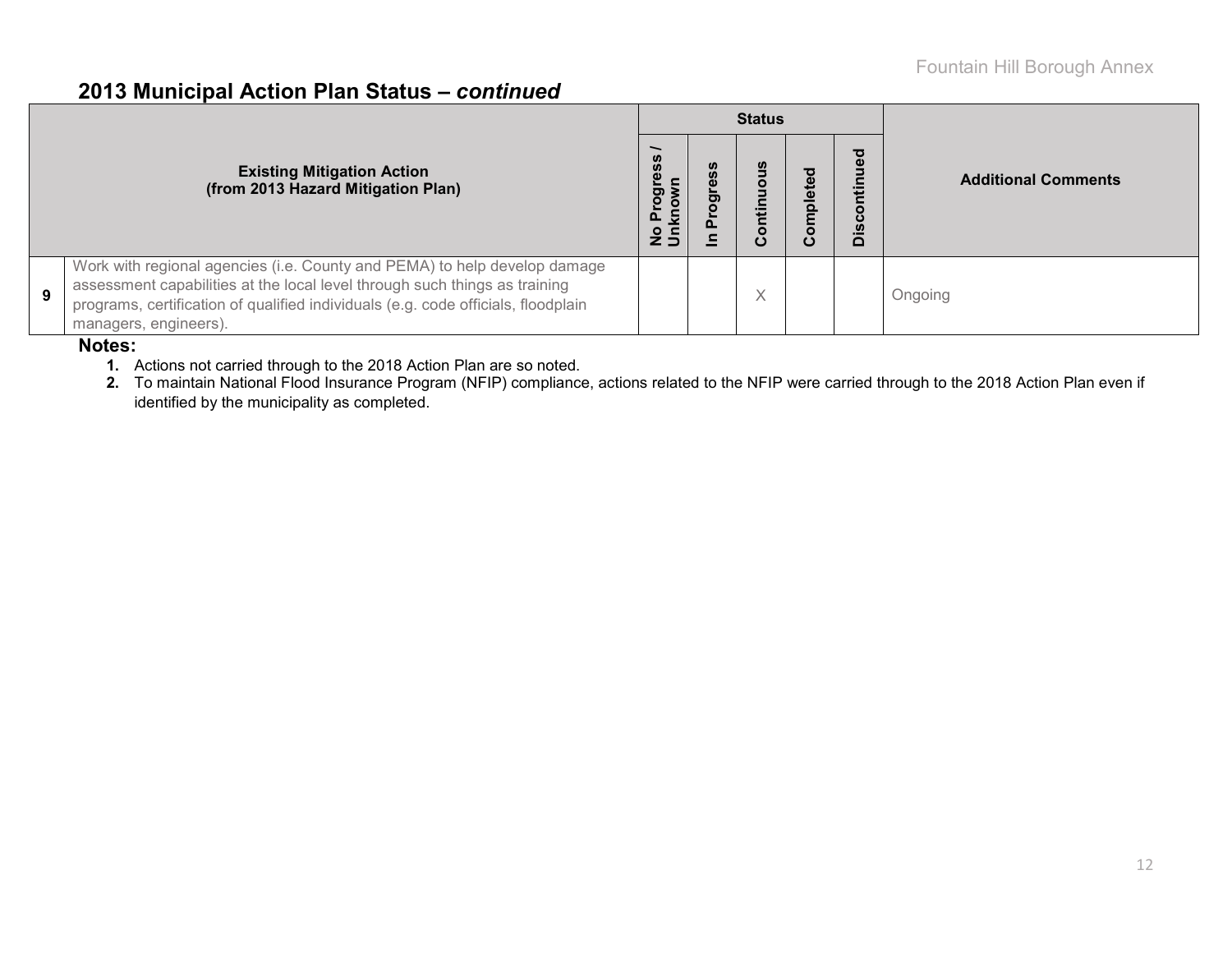# **2018 Mitigation Action Plan**

|              | <b>Mitigation Action</b>                                                                                                                                                                                                                                                                                                                                                                                                                                                                                                                                                                    | <b>Mitigation</b><br><b>Technique</b><br>Category | Hazard(s)<br><b>Addressed</b> | <b>Priority</b><br>(H/M/L) | <b>Estimated</b><br>Cost | <b>Potential</b><br><b>Funding</b>                  | <b>Lead Agency</b><br>/ Department                                                                                               | Implementation<br><b>Schedule</b>         | <b>Applies to</b><br>New and / or<br><b>Existing</b><br><b>Structures</b> |
|--------------|---------------------------------------------------------------------------------------------------------------------------------------------------------------------------------------------------------------------------------------------------------------------------------------------------------------------------------------------------------------------------------------------------------------------------------------------------------------------------------------------------------------------------------------------------------------------------------------------|---------------------------------------------------|-------------------------------|----------------------------|--------------------------|-----------------------------------------------------|----------------------------------------------------------------------------------------------------------------------------------|-------------------------------------------|---------------------------------------------------------------------------|
| $\mathbf 1$  | Rehabilitation, upgrading of sanitary,<br>and storm sewer lines.                                                                                                                                                                                                                                                                                                                                                                                                                                                                                                                            | Structure &<br>Infrastructure                     | Flood                         | High                       | High                     | Federal,<br>State,<br>County grant<br>opportunities | Municipal<br><b>Public Works</b>                                                                                                 | Short-term<br>(depending<br>upon funding) | Existing                                                                  |
| $\mathbf{2}$ | Maintain compliance with and good<br>standing in the NFIP including<br>adoption and enforcement of<br>floodplain management<br>requirements (e.g. regulating all<br>new and substantially improved<br>construction in Special Hazard<br>Flood Areas), floodplain<br>identification and mapping, and<br>flood insurance outreach to the<br>community. Further, continue to<br>meet and/or exceed the minimum<br>NFIP standards and criteria through<br>the following NFIP-related continued<br>compliance actions identified below.                                                          | Local plans<br>Regulations                        | Flood                         | High                       | Medium                   | Municipal<br><b>Budget</b>                          | Municipality<br>(via Municipal<br>Engineer/NFIP<br>Floodplain<br>Administrator)<br>with support<br>from PEMA,<br><b>ISO FEMA</b> | Ongoing                                   | New &<br>Existing                                                         |
| $\mathbf{3}$ | Conduct and facilitate community<br>and public education and outreach<br>for residents and businesses to<br>include, but not be limited to, the<br>following to promote and effect<br>natural hazard risk reduction:<br>Provide and maintain links to the<br>HMP website, and regularly post<br>notices on the Borough<br>homepage(s) referencing the HMP<br>webpages.<br>Use email notification systems and<br>newsletters to better educate the<br>public on flood insurance, the<br>availability of mitigation grant<br>funding, and personal natural hazard<br>risk reduction measures. | Education &<br>Awareness                          | All Hazards                   | High                       | Medium                   | Municipal<br><b>Budget</b>                          | Municipality<br>with support<br>from Planning<br>Partners,<br>PEMA, FEMA                                                         | Short-term                                | N/A                                                                       |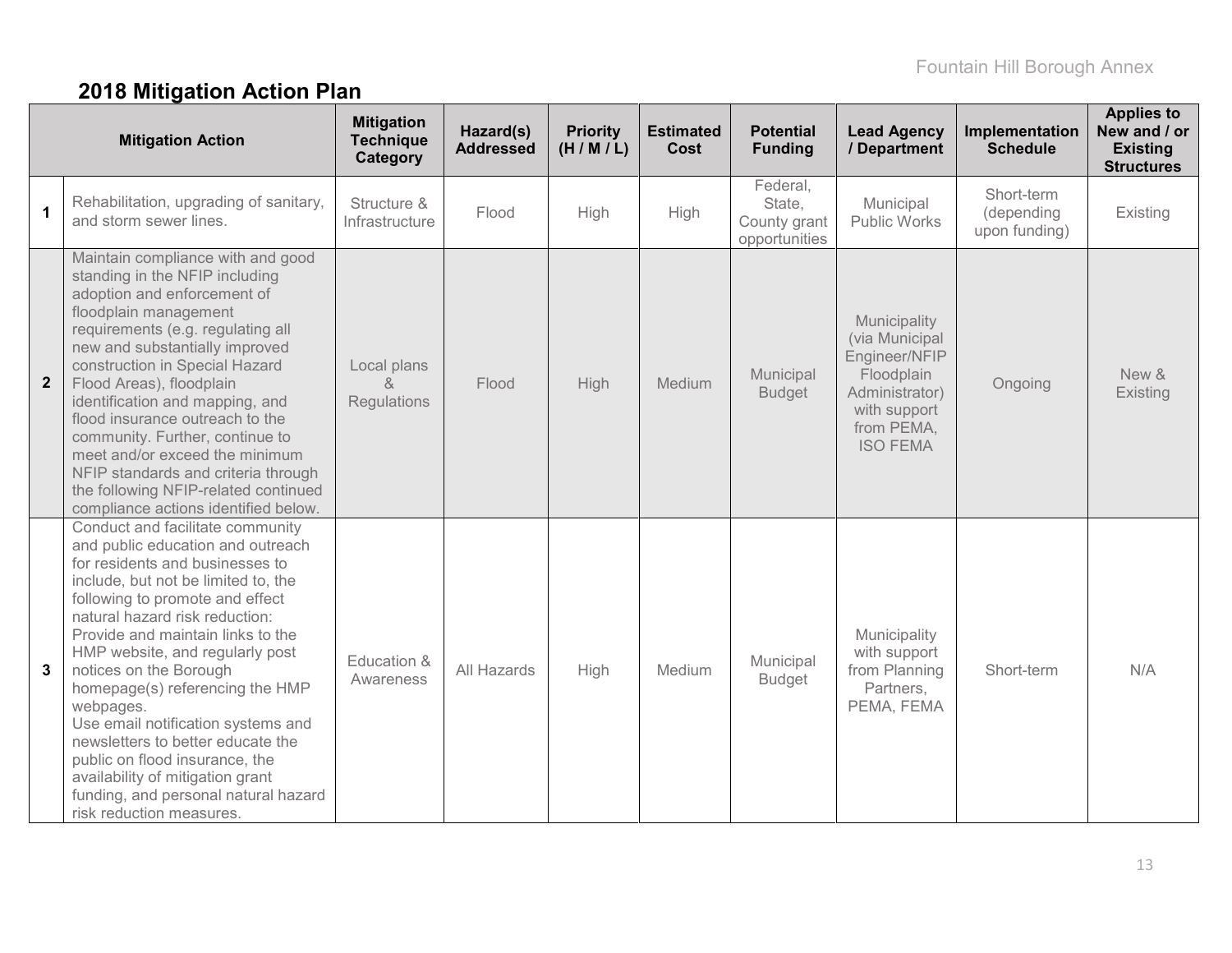# **2018 Mitigation Action Plan –** *continued*

|                         | <b>Mitigation Action</b>                                                                                                                                                                                                                                                          | <b>Mitigation</b><br><b>Technique</b><br>Category | Hazard(s)<br><b>Addressed</b> | <b>Priority</b><br>(H/M/L) | <b>Estimated</b><br>Cost                  | <b>Potential</b><br><b>Funding</b>                                                                        | <b>Lead Agency</b><br>/ Department                                                                                                                                               | Implementation<br><b>Schedule</b>         | <b>Applies to</b><br>New and / or<br><b>Existing</b><br><b>Structures</b> |
|-------------------------|-----------------------------------------------------------------------------------------------------------------------------------------------------------------------------------------------------------------------------------------------------------------------------------|---------------------------------------------------|-------------------------------|----------------------------|-------------------------------------------|-----------------------------------------------------------------------------------------------------------|----------------------------------------------------------------------------------------------------------------------------------------------------------------------------------|-------------------------------------------|---------------------------------------------------------------------------|
| $\overline{\mathbf{4}}$ | Continue to support the<br>implementation, monitoring,<br>maintenance, and updating of this<br>Plan, as defined in Section 7.0                                                                                                                                                    | All<br>Categories                                 | All Hazards                   | High                       | $Low -$<br>High (for<br>5-year<br>update) | Municipal<br>Budget,<br>possibly<br><b>FEMA</b><br>Mitigation<br>Grant<br>Funding for<br>5-year<br>update | Municipality<br>(via mitigation<br>planning point<br>of contacts)<br>with support<br>from Planning<br><b>Partners</b><br>(through their<br>Points of<br>Contact),<br><b>PEMA</b> | Ongoing                                   | New &<br>Existing                                                         |
| 5                       | Complete the on-going updates of<br>the Comprehensive Emergency<br><b>Management Plans</b>                                                                                                                                                                                        | Local plans<br>$\alpha$<br>Regulations            | All Hazards                   | High                       | Low                                       | Municipal<br><b>Budget</b>                                                                                | Municipality<br>with support<br>from PEMA                                                                                                                                        | Ongoing                                   | New &<br>Existing                                                         |
| $6\phantom{1}$          | Create/enhance/maintain mutual aid<br>agreements with neighboring<br>communities for continuity of<br>operations.                                                                                                                                                                 | All<br>Categories                                 | All Hazards                   | High                       | Low                                       | Municipal<br><b>Budget</b>                                                                                | Municipality<br>with support<br>from<br>surrounding<br>municipalities<br>and County                                                                                              | Ongoing                                   | New &<br>Existing                                                         |
| $\overline{7}$          | Develop and maintain capabilities to<br>process FEMA/PEMA paperwork<br>after disasters; qualified damage<br>assessment personnel - Improve<br>post-disaster capabilities - damage<br>assessment; FEMA/PEMA<br>paperwork compilation, submissions,<br>record keeping.              | Education<br>& Awareness                          | All Hazards                   | High                       | Medium                                    | Municipal<br><b>Budget</b>                                                                                | Municipality<br>with support<br>from County,<br>PEMA, FEMA                                                                                                                       | Short-term                                | <b>NA</b>                                                                 |
| 8                       | Work with regional agencies (i.e.<br>County and PEMA) to help develop<br>damage assessment capabilities at<br>the local level through such things<br>as training programs, certification of<br>qualified individuals (e.g. code<br>officials, floodplain managers,<br>engineers). | Education<br>& Awareness                          | All Hazards                   | Medium                     | Medium                                    | Municipal<br>budget,<br><b>FEMA</b><br>HMA grant<br>programs                                              | Municipality<br>with support<br>from County,<br><b>PEMA</b>                                                                                                                      | Short-term<br>(depending<br>upon funding) | <b>NA</b>                                                                 |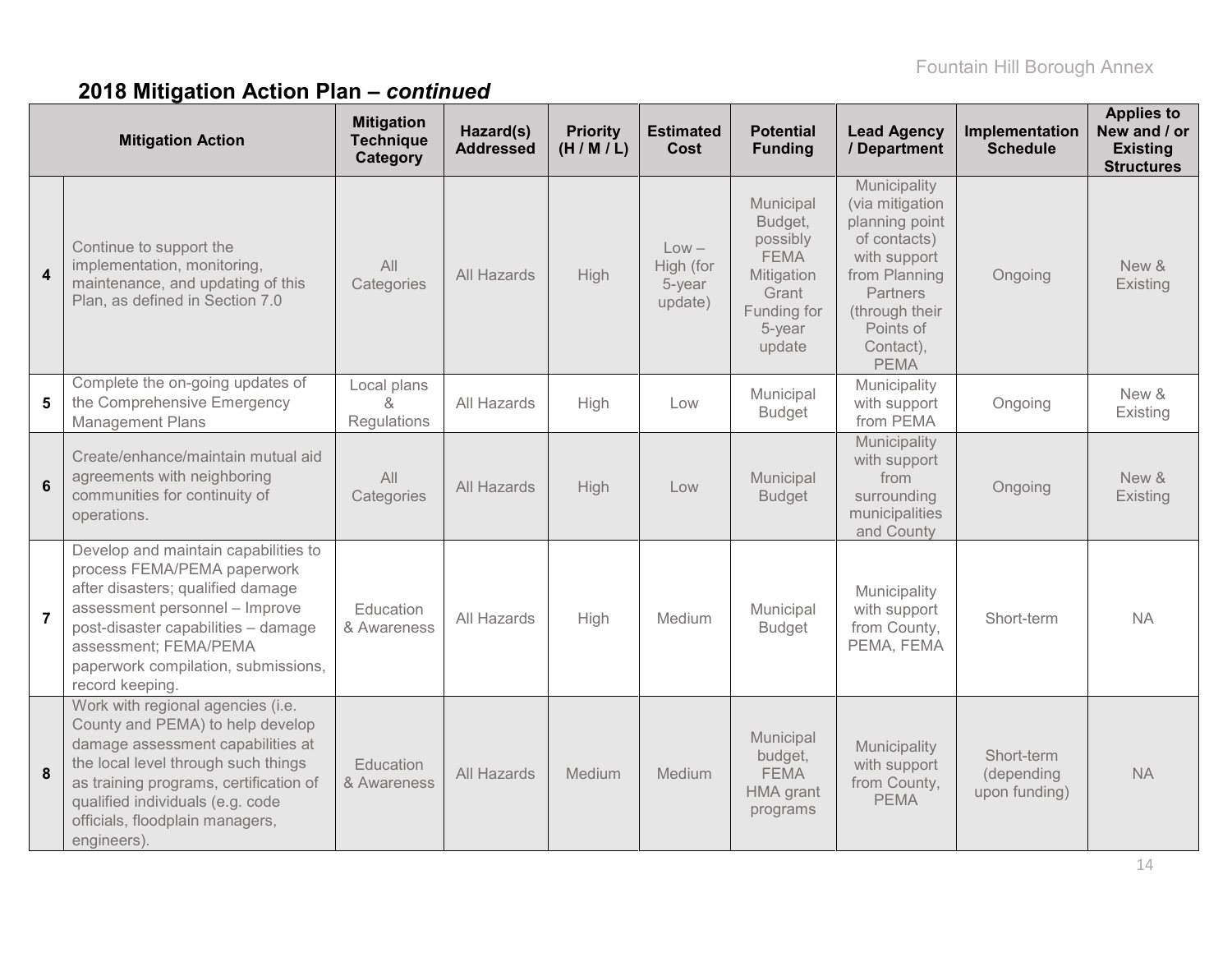# **2018 Mitigation Action Plan –** *continued*

|    | <b>Mitigation Action</b>                                                                                                                                                                              | <b>Mitigation</b><br><b>Technique</b><br>Category               | Hazard(s)<br><b>Addressed</b>                | <b>Priority</b><br>(H/M/L) | <b>Estimated</b><br><b>Cost</b> | <b>Potential</b><br><b>Funding</b> | <b>Lead Agency</b><br>/ Department                                                      | Implementation<br><b>Schedule</b> | <b>Applies to</b><br>New and /<br>or Existing<br><b>Structures</b> |
|----|-------------------------------------------------------------------------------------------------------------------------------------------------------------------------------------------------------|-----------------------------------------------------------------|----------------------------------------------|----------------------------|---------------------------------|------------------------------------|-----------------------------------------------------------------------------------------|-----------------------------------|--------------------------------------------------------------------|
| 9  | Implement fire inspection program<br>in conjunction with the 2009 UCC<br>Fire Code.                                                                                                                   | Education<br>&<br>Awareness                                     | Environmental<br>Hazards/<br>Explosion       | High                       | Low                             | License<br>Fees                    | <b>EMS/Fire</b><br>Marshal                                                              | ~2019                             | New &<br>Existing                                                  |
| 10 | Coordinate with the County<br><b>Emergency Management Agency</b><br>and PA Department of Health,<br>which is responsible for setting up<br>points of distribution and providers<br>for immunizations. | Local plans<br>8<br>Regulations                                 | Pandemic and<br>Infectious<br><b>Disease</b> | Medium                     | Low                             | Municipal<br><b>Budget</b>         | Municipality,<br>working with<br><b>County EMA</b><br>and PA<br>Department of<br>Health | Ongoing                           | N/A                                                                |
| 11 | Devise an employee vaccination<br>and immunization plan to prevent<br>an outbreak within the municipal<br>employee ranks.                                                                             | Local plans<br>Regulations                                      | Pandemic and<br>Infectious<br><b>Disease</b> | Medium                     | Low                             | Municipal<br><b>Budget</b>         | Municipality                                                                            | Short-term                        | N/A                                                                |
| 12 | Devise a municipal continuity of<br>operations plan to keep essential<br>services running in the event that a<br>significant portion of the workforce<br>is affected.                                 | Local plans<br>&<br>Regulations                                 | Pandemic and<br>Infectious<br><b>Disease</b> | Medium                     | Low                             | Municipal<br><b>Budget</b>         | Municipality                                                                            | Short-term                        | N/A                                                                |
| 13 | Devise a public education and<br>outreach plan regarding disease<br>prevention.                                                                                                                       | Education<br>&<br>Awareness                                     | Pandemic and<br>Infectious<br><b>Disease</b> | Medium                     | Low                             | Municipal<br><b>Budget</b>         | Municipality                                                                            | Ongoing                           | N/A                                                                |
| 14 | Provide education and outreach to<br>residents regarding how to prevent<br>the spread of invasive species,<br>including quarantine procedures.                                                        | Education<br>&<br>Awareness                                     | Invasive<br>Species                          | High                       | Low                             | Municipal<br><b>Budget</b>         | Municipality                                                                            | Ongoing                           | N/A                                                                |
| 15 | Develop a neighborhood cleanup<br>plan designed to remove discarded<br>tires, trash and other items in which<br>standing water can form.                                                              | Education<br>&<br>Awareness                                     | Invasive<br>Species                          | High                       | Low                             | Municipal<br><b>Budget</b>         | Municipality                                                                            | Short-term                        | N/A                                                                |
| 16 | Provide training and education for<br>first responders to ensure effective<br>emergency care.                                                                                                         | Local plans<br>$\mathcal{R}_{\mathbf{z}}$<br><b>Regulations</b> | Drug<br>Overdose<br>Crisis                   | High                       | Low                             | Municipal<br><b>Budget</b>         | Municipality                                                                            | Ongoing                           | N/A                                                                |
| 17 | Provide education and outreach,<br>especially in K-12, regarding drug<br>abuse prevention.                                                                                                            | Education<br>&<br>Awareness                                     | Drug<br>Overdose<br>Crisis                   | High                       | Low                             | Municipal<br><b>Budget</b>         | Municipality/<br><b>School District</b>                                                 | Ongoing                           | N/A                                                                |